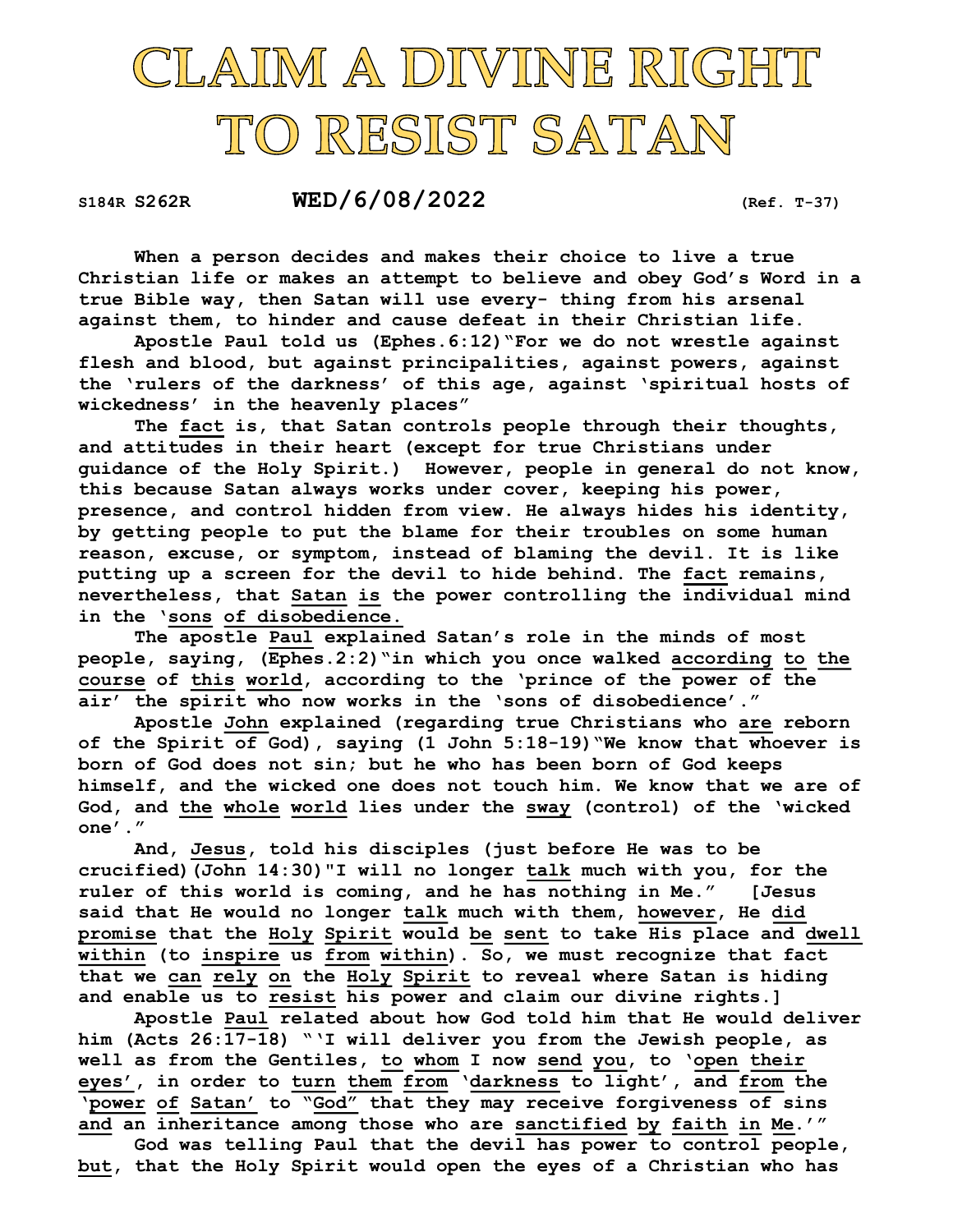truly surrendered to God to do His will in their life and enable them to stand against the "spiritual hosts of wickedness", ... "who works in the 'sons of disobedience'."

 Satan (the prince of this world), is permitted to use everything (over which he has any power), to annoy, disturb, and lead us into temptation (just to see how we will meet it),... and whether or not we will take a step forward in the development of our Christian character (or will we take two steps backward).

God permits these things to take place, because He wants every genuine child of His to acquire something far better than gold (by successfully meeting and resisting every compromising temptation according to His will and plan), and ultimately acquire everything in our life by faith on God's Word. (Hebrews 10:38-39 both admonishes and reminds) "But the righteous will live by faith. And if he shrinks back I will not be pleased with him. But we are not of those who shrink back and are destroyed, but of those who believe and are saved."

 It is our responsibility as a Christian to resist Satan and claim our 'divine rights' that Jesus Christ died on the Cross to provide for us,... and not fall to the devil's temptations).

 It seems that many times we do not recognize the facts as we should, that it is the power of Satan in back of a lot of things that are said and done toward us,.. however, if we did recognize that, it would be a great factor toward our deliverance from being persecuted. Until we do recognize this fact, our hope of getting deliverance will be very much hindered. Satan must be located, exposed, and gotten rid of via God's direction. The moment we put our finger on the devil (and anything he is robbing us of or tormenting us with), he will have to flee from us. Satan works under cover and will continue to do so, until we trust God to reveal Satan's hiding place and have him removed from our life.

 In the matter of sickness or diseases, Satan is not always recognized. We often may be tempted to accept the world's idea that sickness has some natural cause, instead of accepting the Bible teaching which clearly tells us that all sickness and disease is a direct and personal attack of the devil. (Acts 10:38) the apostle Peter explained plainly that Satan is the author of all sickness and disease. He told of "how God anointed Jesus of Nazareth with the Holy Spirit and with power, Who went about doing good and healing all who were oppressed by the devil, for God was with Him."

 We have that same teaching in the Old Testament (and it was given to people at an 'earliest of instances' of 'spiritual light' being shown for people to recognize). When Job was afflicted, Bible Scripture tells us (Job 2:7)"Satan went out from the presence of the Lord, and struck Job with painful boils from the sole of his foot to the crown of his head." (God's inspired Word puts the blame for sickness and disease directly on the devil, so we have no excuse to accept the world's idea that sickness has a natural cause. If we do that, we are setting up a screen that allows the devil to stay hidden and continue to torment us).

[ Job's wife wanted him to curse God for afflicting him with the pain and suffering from boils on his body, but Job refused to do that. When Job was willing to admit Satan's hidden presence in his life, and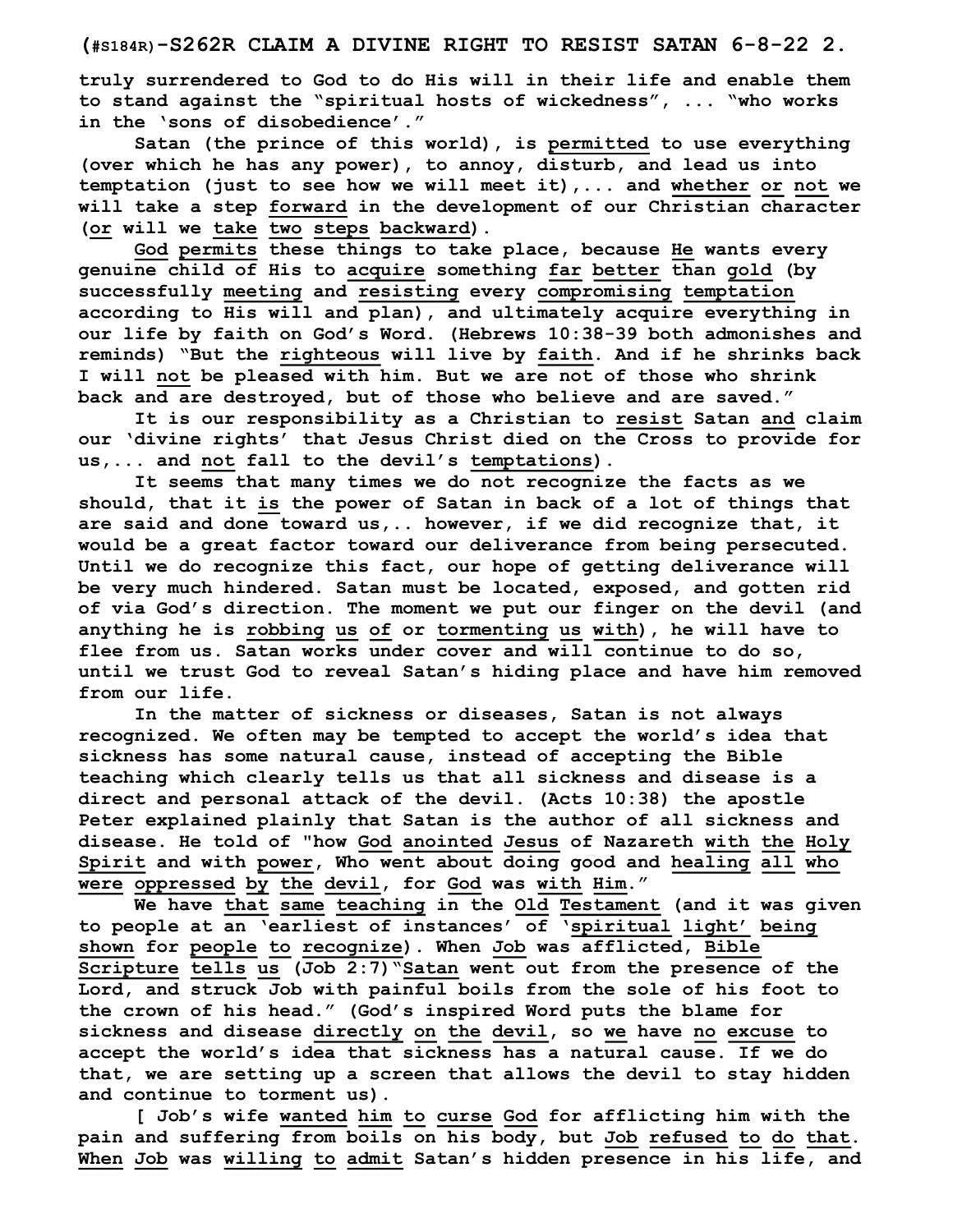(#S184R)-S262R CLAIM A DIVINE RIGHT TO RESIST SATAN 6-8-22 3.

to confess his outward righteousness, self-pride, unbelief, and lack of faith, the spiritual cause was removed, and God gave him physical healing and every rich and wonderful blessing in his life. That hidden self-righteousness had almost cost Job his life. However, after God used Elihu to explain to Job that he was only hanging on by a thread, (and a step away from the Lake of Fire), he was willing to admit his faults and disobedience to God. God's Holy Spirit then enabled Job to resist Satan, and to claim his divine right for healing from God (as the same Holy Spirit will do for us when we are willing to repent of Satan's hidden presence, and of our disobedience and unwillingness to accept the Truth about God's Word and Promises in our life. ]

 Because of the Israelite's disobedience regarding wrong fellowship and evil association with the Moabites (and their 'lack of faith' to trust God without compromising on issues in their life), they soon fell to Satan's temptations. Their own choices to disobey God, and their unfaithfulness resulted in them resorting to wrong 'places of trust', self-efforts, pride, rebellion, and immorality (which brought the 'wrath of God' upon them and caused Him to forsake them).

 Even more serious was the fact that it effectively shut out the Holy Spirit from their life, (and therefore, a true understanding of God's Word), and it hindered His power from working for them. Having lost all understanding of God's Word, the Israelites also lost all 'faith' in God, so He could not help them because of their unbelief. (We must flee from temptation, and surely cannot afford to provide temptations for ourselves, while foolishly thinking that we can resist Satan in our own strength. Rather, we must allow God to inspire within us, .. a repentant 'heart' that is willing to obey and follow a righteous pathway, and for God to make us worthy of Eternal Life. (Matt. 5:8)"Blessed are the pure in heart, For they shall see God."

 The Apostle Paul told the Corinthians they must examine themselves on this 'one vital point'(2 Cor.13:5) "Test yourselves (he said) to discover whether you are true believers: put your own selves under examination. Or do you not know that Jesus Christ is within you, unless you are insincere?" (Thus, we are told that God is patiently waiting for each one of us to Resist Satan, sincerely repent, and 'Claim our Divine Atonement Rights' in Christ Jesus.

 We can consider the woman in the synagogue that Jesus healed (mentioned in Luke 13:14). Jesus said that she had been bound by Satan. After He healed her, the ruler of the synagogue became indignant that anyone should do that work of a Sabbath Day. He told the people "There are six days in which men ought to work; in them, therefore, come and be healed, and not on the Sabbath Day.

 Jesus turned and classified him for the first time, as He said to him,... "thou hypocrite, does not each one of you on the Sabbath, loose his ox or donkey from the stall and lead him away for watering?"

 (That is only a dumb animal which was lawfully bound for five or six hours, but then led away to relieve its thirst). Jesus then continued; "and ought not this woman, being a daughter of Abraham, whom Satan hath bound for these eighteen years, be loosed from this bond on a Sabbath Say?"

 In saying that, Jesus exposed Satan as being the author and cause of that woman's sickness (or infirmity). When we also discover (and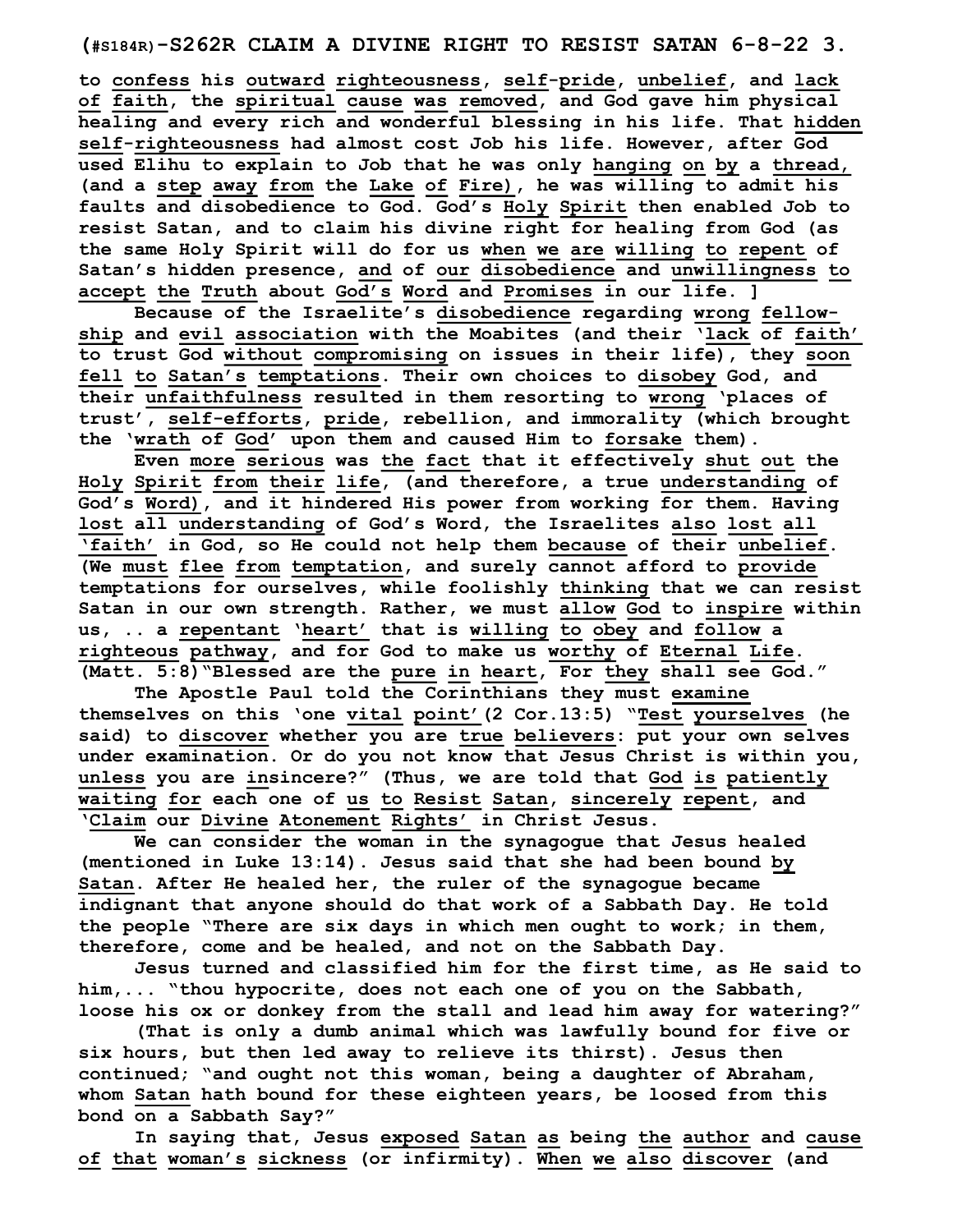realize) this fact, that Satan is the author and cause of all sickness etc., our victory is half won (when we then claim our divine Atonement right for healing), because Satan will flee quickly once he is exposed. Peter told us this when he said, "Resist the devil and he will flee from you."

 That is because we have put the devil up against God's Word (of which every Promise is confirmed by Jesus' shed Blood), and we are told that through His death and resurrection to Life, Jesus conquered the devil and rendered him powerless (Hebr.2:14, Rev. 1:18).

With all of us in our 'spiritual lives', it is the same as the apostle Paul explained, of how Jesus has completely delivered us from Satan's power 'spiritually', saying,(Rom. 6:6-12) "This we know—that our old self was nailed to the cross with Him, in order that our sinful nature might be deprived of its power, so that we should no longer be the slaves of sin; for he who has paid the penalty of death stands absolved from his sin. But, seeing that we have died with Christ, we believe that we shall also live with Him; because we know that Christ, having come back to life, is no longer liable to die. Death has no longer any power over Him. For by the death which He died He became, once for all, dead in relation to sin; but by the life which He now lives He is alive in relation to God. In the same way you also must regard yourselves as dead in relation to sin, but as alive in relation to God, because you are in Christ Jesus. Let not Sin therefore reign as king in your mortal bodies, causing you to be in subjection to their cravings."

Therefore, it is on the authority of God's inspired Word, that we are to reckon (see & regard) ourselves as free and dead indeed to sin, which means that we are completely free from the devil's power. We are instructed to claim our freedom, and to refuse to have the devil's torments and temptations, ... which cause us to fall, and then drag us back into sin.

Whatever circumstance(temptation) we may find ourselves in, we do not have to withstand it for one moment, because God has made ample provision for our deliverance (in that we see ourselves as having 'died with Christ' in His death, and as having been 'raised to life' as a 'new person' via His 'resurrection to Life.

It is much the same as Zechariah said, when John the Baptist was born (Luke 1:71) "That we should be saved from our enemies And from the hand of all who hate us", (vs. 74-75)"To grant us that we, Being delivered from the hand of our enemies, Might serve Him without fear, In holiness and righteousness before Him all the days of our life."

If we are being oppressed and/or tormented by the devil in any part of our life, there is only one reason for that; that is because we have given the devil our consent (whether consciously or subconsciously), instead of claiming our 'Atonement right in Christ'. The moment that we withdraw our consent, the devil will have to flee from us, because he cannot stand against the power of Jesus' Blood (that we claim in faith to watch over and protect us).

We must not give our consent to be tormented by Satan, just as we cannot be sold an article of merchandise if we do not consent to buy that item. As long as we refuse and say 'NO', it can not be sold to us,... and in the same way the Blood of Jesus Christ has given us the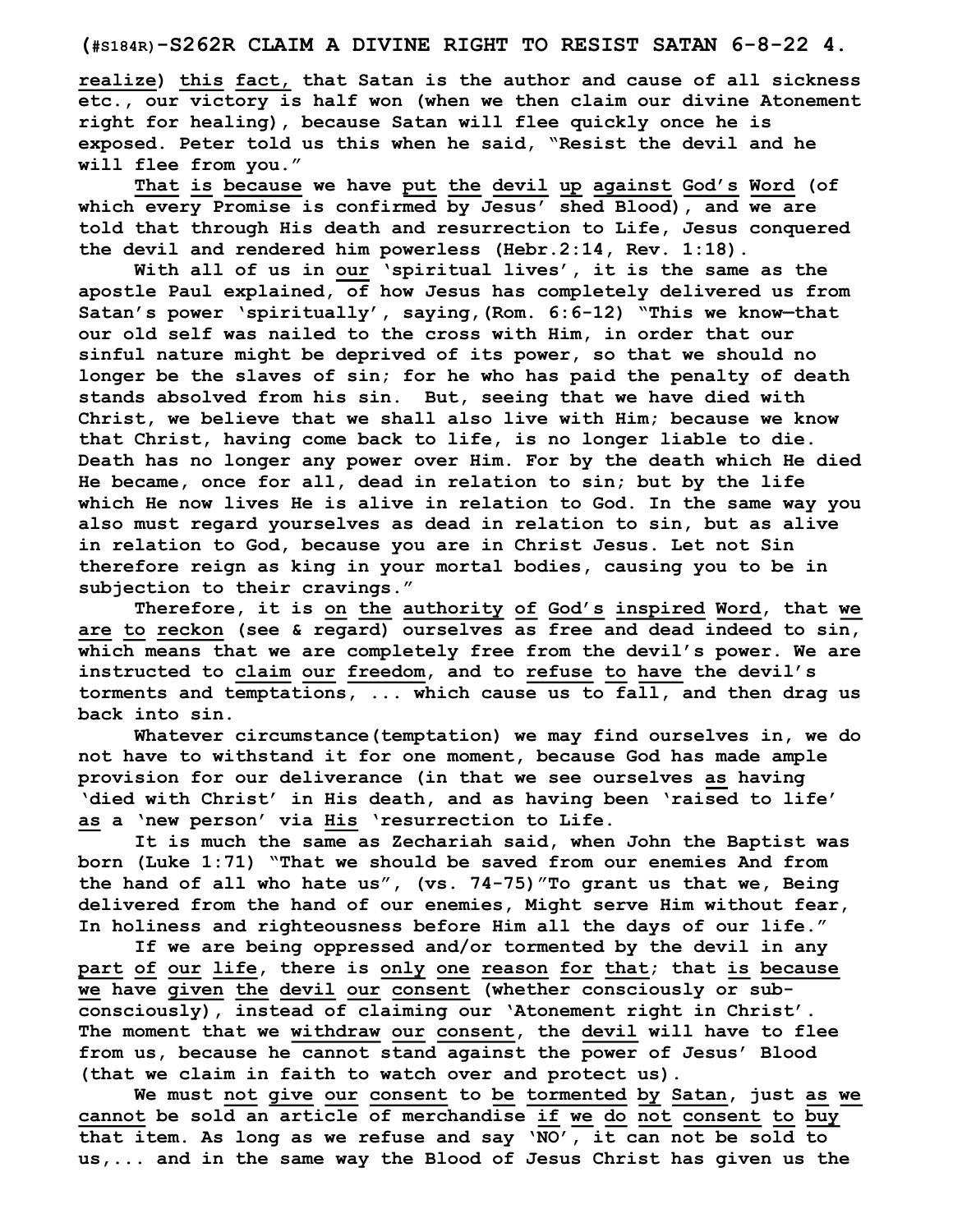## (#S184R)-S262R CLAIM A DIVINE RIGHT TO RESIST SATAN 6-8-22 5.

same right to refuse to accept or have Satan's lies, burdens, sickness, disease, and poverty, as well as any other of his blockades to our Blood-bought right to have God's 'Promised Peace'.

Just as the laws of this country assure us that we have the right to say 'NO' and not consent to something being taken from us, so we should see and understand the same in divine things. Through the Blood of Jesus Christ, we have prerogative of saying 'NO', when Satan tries to rob us of our 'divine rights'.

If Satan should happen to get in through our neglect of watchfulness and prayer, he cannot remain a moment longer than we allow him. So when we resist Satan (in steadfast faith) and say 'NO', to him, then God in His power and with all of His resources will begin to work for us immediately, not only to deliver us from spiritual torment, but also deliver us out of whatever trouble we may be in. God will restore and protect our 'rights in Christ' when we refuse to consent to allow Satan to rob us of them.

To use another worldly illustration (the late Pastor said), "suppose the company where you work had discharged your co-worker of his duties as your foreman, then you would not be allowed to take orders from him any longer, because he was shorn of that power. But, if you still consented to take orders from him, you would be giving that duty and power back to him, and it would be your own fault.

In much the same way, the Scriptures tell us that God has discharged Satan, and that his power over us is gone. The work on the Cross of Christ has made Satan a helpless, paralyzed, powerless foe, and he has no business placing any suggestions or thoughts in our mind, nor to put any of his oppression upon us spiritually, physically, financially, hinder peace in our home, or elsewhere. He (Satan) has been made a conquered foe.

The writer to the Hebrews explained that for us (Hebr.2:14-15) "Since then the children referred to are all alike sharers in perishable human nature, He Himself also, in the same way, took on Him a share of it, in order that through death He might render powerless, him who had authority over death, that is, the Devil, and might set at liberty all those who through fear of death had been subject to lifelong slavery."(Satan is indeed a conquered and powerless foe, when we do not consent to him, and we claim our divine right in Christ.)

When the seventy disciples came back from the missionary tour on which Jesus had sent them, they said, "Lord, even the devils are subject to us through Thy Name." Jesus replied, I beheld Satan as a 'lightning fall' from heaven." (Meaning, rendered powerless as a star which falls from Heaven to earth).(vs.19)"behold, I give unto you power to tread on serpents and scorpions, and over all the power of the enemy; and nothing shall by any means hurt you."

That was a divine order given by Jesus Christ, Himself,... a decree given to the Church by Jesus, that we are not to be hurt by the devil or anything else that belongs to him; we are indeed, exempt from all the harm of the 'evil one'.

Isaiah 53 gives us a summary of those exemption rights, "Surely he hath born our griefs, and carried our sorrows, ... the chastisement of our peace was upon Him; and with His stripes we are healed."